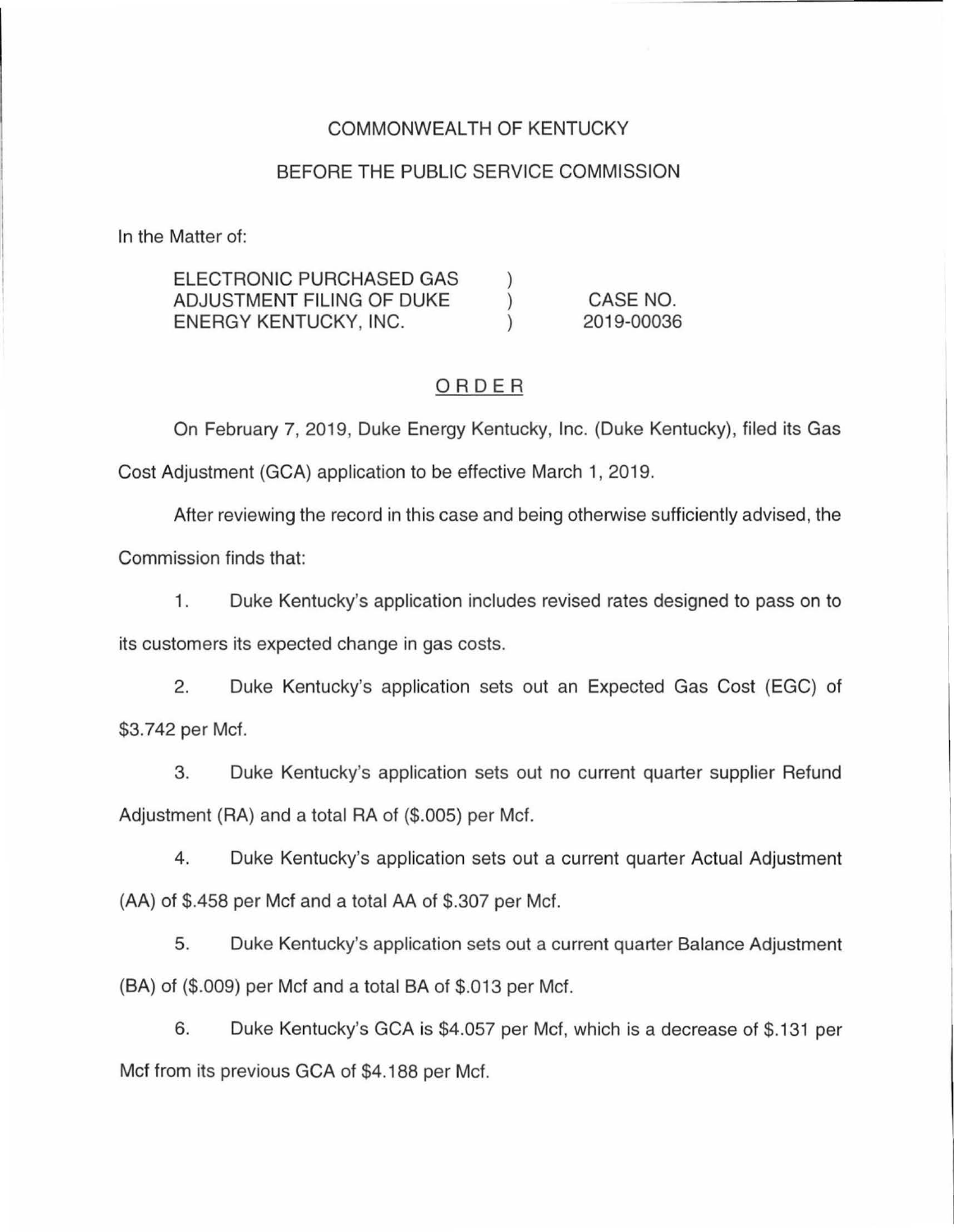7. Duke Kentucky's application sets out a Gas Cost Adjustment Transition (GCAT) Rider rate of \$.0315 per 100 cubic feet. This GCAT rate will be applicable to customers who begin receiving Rate FT-L transportation service after the effective date of this Order and who paid gas supply costs through the GCA during the 12-month period before they began receiving FT-L service.

8. The rates as proposed by Duke Kentucky and set forth in the Appendix to this Order are fair, just, and reasonable and should be approved for final meter readings by Duke Kentucky on and after March 1, 2019.

IT IS THEREFORE ORDERED that:

1. The rates proposed by Duke Kentucky and set forth in the Appendix to this Order are approved for final meter readings on and after March 1, 2019.

2. Within 20 days of the date of entry of this Order, Duke Kentucky shall file with this Commission, using the Commission's electronic Tariff Filing System, revised tariff sheets setting out the rates approved herein and reflecting that they were approved pursuant to this Order.

3. This case is closed and removed from the Commission's docket.

-2- Case No. 2019-00036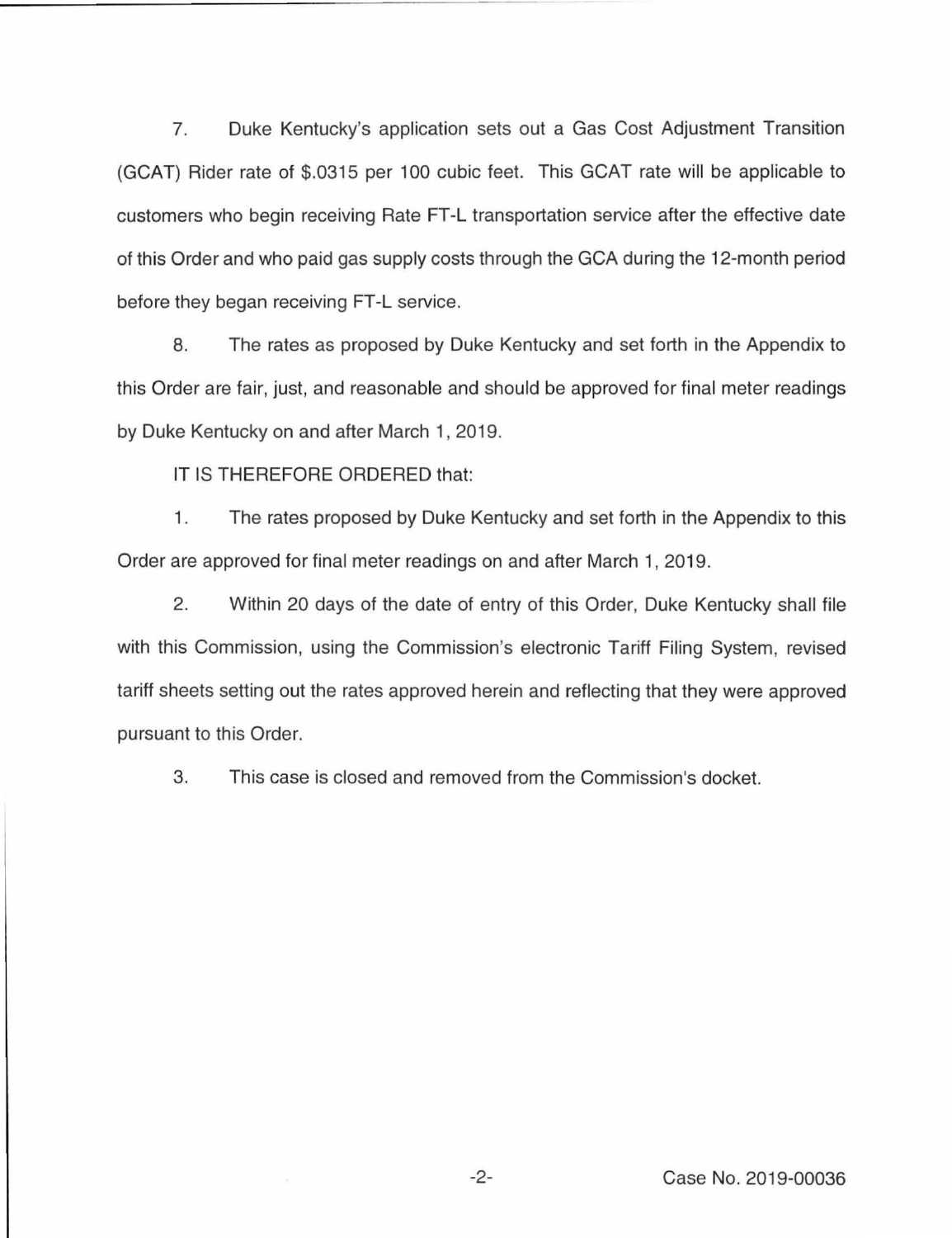By the Commission

| <b>ENTERED</b>                                      |
|-----------------------------------------------------|
| FEB 14 2019                                         |
| <b>KENTUCKY PUBLIC</b><br><b>SERVICE COMMISSION</b> |

ATTEST:

Que R ATTEST:<br>Ulwe R. Punson

Case No. 2019-00036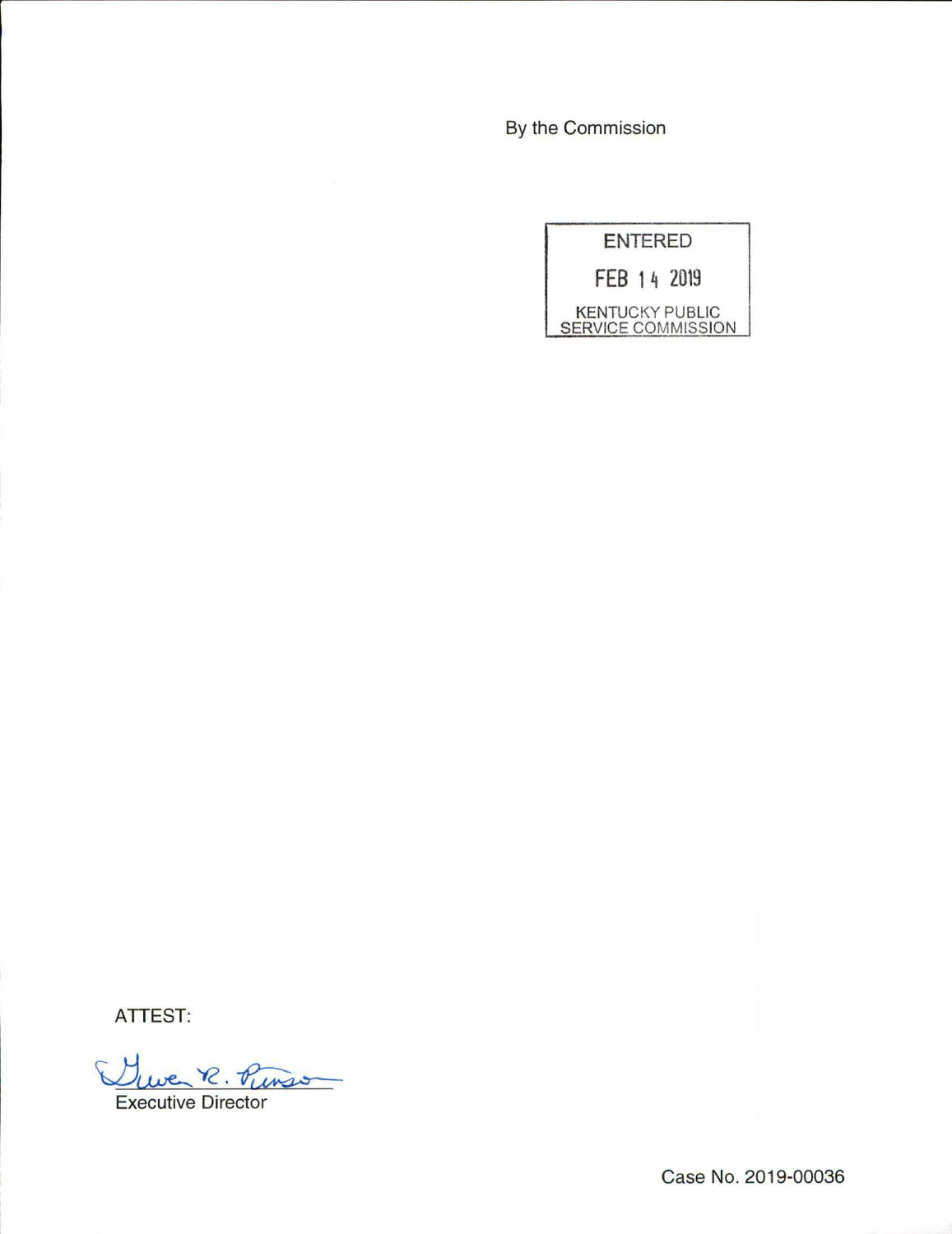### APPENDIX

# APPENDIX TO AN ORDER OF THE KENTUCKY PUBLIC SERVICE COMMISSION IN CASE NO. 2019-00036 DATED **fEB 1 4 2019**

The following rates and charges are prescribed for the customers in the area served by Duke Energy Kentucky, Inc. All other rates and charges not specifically mentioned herein shall remain the same as those in effect under the authority of the Commission prior to the effective date of this Order.

### GAS SERVICE RATES

## RATE RS RESIDENTIAL SERVICE

|                                                 | <b>Base</b><br>Rate               |      | <b>Gas Cost</b><br>Adjustment | Total<br>Rate |  |
|-------------------------------------------------|-----------------------------------|------|-------------------------------|---------------|--|
| Commodity Charge for<br>All Ccf Consumed        | \$.37213                          | plus | \$.40570                      | \$.77783      |  |
|                                                 | RATE GS<br><b>GENERAL SERVICE</b> |      |                               |               |  |
|                                                 | Base<br>Rate                      |      | <b>Gas Cost</b><br>Adjustment | Total<br>Rate |  |
| Commodity Charge for<br><b>All Ccf Consumed</b> | \$.20530                          | plus | \$.40570                      | \$.61100      |  |

## RIDER GCAT GAS COST ADJUSTMENT TRANSITION RIDER

The amount of this charge or (credit) shall be \$.0315 per 100 cubic feet. This rate shall be in effect March 2019 through May 2019 and shall be updated quarterly, concurrent with the Company's GCA filings.